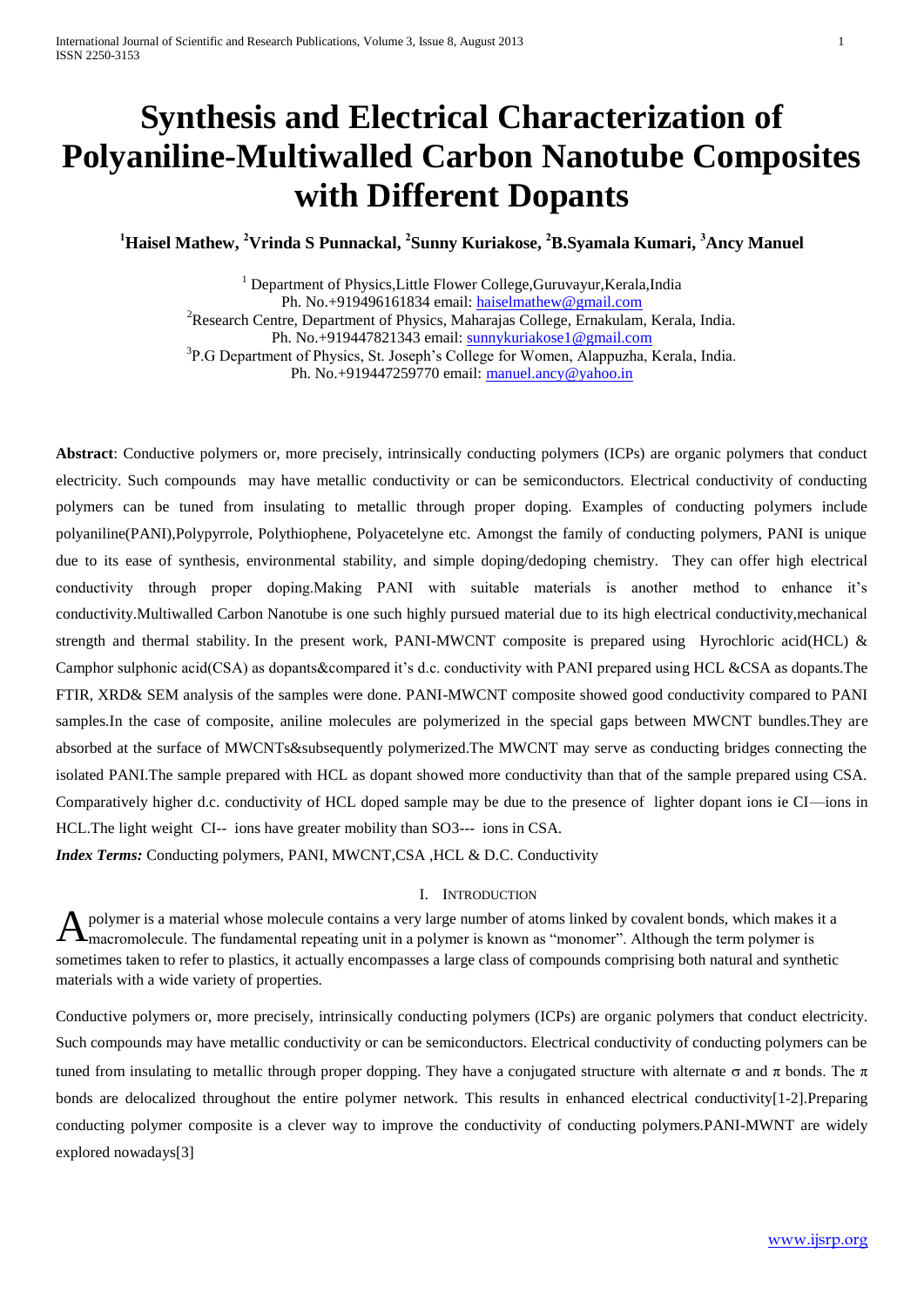In the present work,the sample polyaniline-Multiwalled Carbonnanotube(PANI-MCNT) composite is prepared using Hyrochloric acid( HCL) & Camphor sulphonic acid(CSA) as dopants& tried to compare the D.C.electrical conductivity of the composite with PANI prepared using HCL &CSA as dopants. The FTIR spectral analysis , XRD analysis&SEM analysis confirmed the presence of PANI &MWNT.The D.C.electrical conductivity of the prepared samples were measured .In both cases,the composite showed more conductivity than the PANI prepared using same dopant.

#### **II.** EXPERIMENTAL TECHNIQUES

# **PREPARATION OF POLYANILINE AND PANI-MWNT COMPOSITE USING CAMPHOR SULPHONIC ACID&HCL AS A DOPANTS**

Polyaniline is prepared using chemical oxidative polymerization. For this aqueous solution of one molar distilled aniline and one molar Camphor Sulphonic acid(CSA) were mixed to form a solution.Ammoniumpersulphate(APS) is used as oxidant. This solution is kept in a magnetic stirrer. After two hours of stirring the polymer is filtered, washed with dopant electrolyte solution, and dried in air oven at  $60^{\circ}$ C. The dried polymer is finely powdered. The same procedure is repeated using HCL as dopants.

For preparing HCI doped PANI-MWNT composite high pure MWNT is dispersed in 1M HCl solution.Freshly distilled aniline is added to it.APS dissolved in water is added dropwise to the mixture with continuous stirring for 4-5 hrs.The precipitate obtained is filtered, washed and dried.The same procedure is repeated using CSA as dopant.

#### **XRD Analysis**

The XRD analysis of the sample is carried out using a fully automated Rigaker 1710 X-ray diffractometer. In our set-up, filtered Cu-K2 radiation having wavelength 1.542 Å is used for diffraction. The accelerating potential applied to the X-ray tube is 30 KV and the tube current is 20mA.

# **Fourier Transform Infrared Spectroscopy (FTIR Spectroscopy)**

The sample powder is mixed with KBr to form very fine powder.The powder is then compressed into a thin pellet & FTIR spectrum is taken using an Avatar 370 spectrometer employing DTGS KBR detector.

#### **SEM Analysis**

Field emission SEM is used for high resolution imaging.High quality low voltage images are obtained with negligible electrical charging of samples.

# **Measurement of electrical conductivity**

Conductivities of different samples of polyaniline were measured using four probe set-up instrument. Electrical conductivities of polymer pellets were measured with a constant - built current source accompanied with four -probe set up.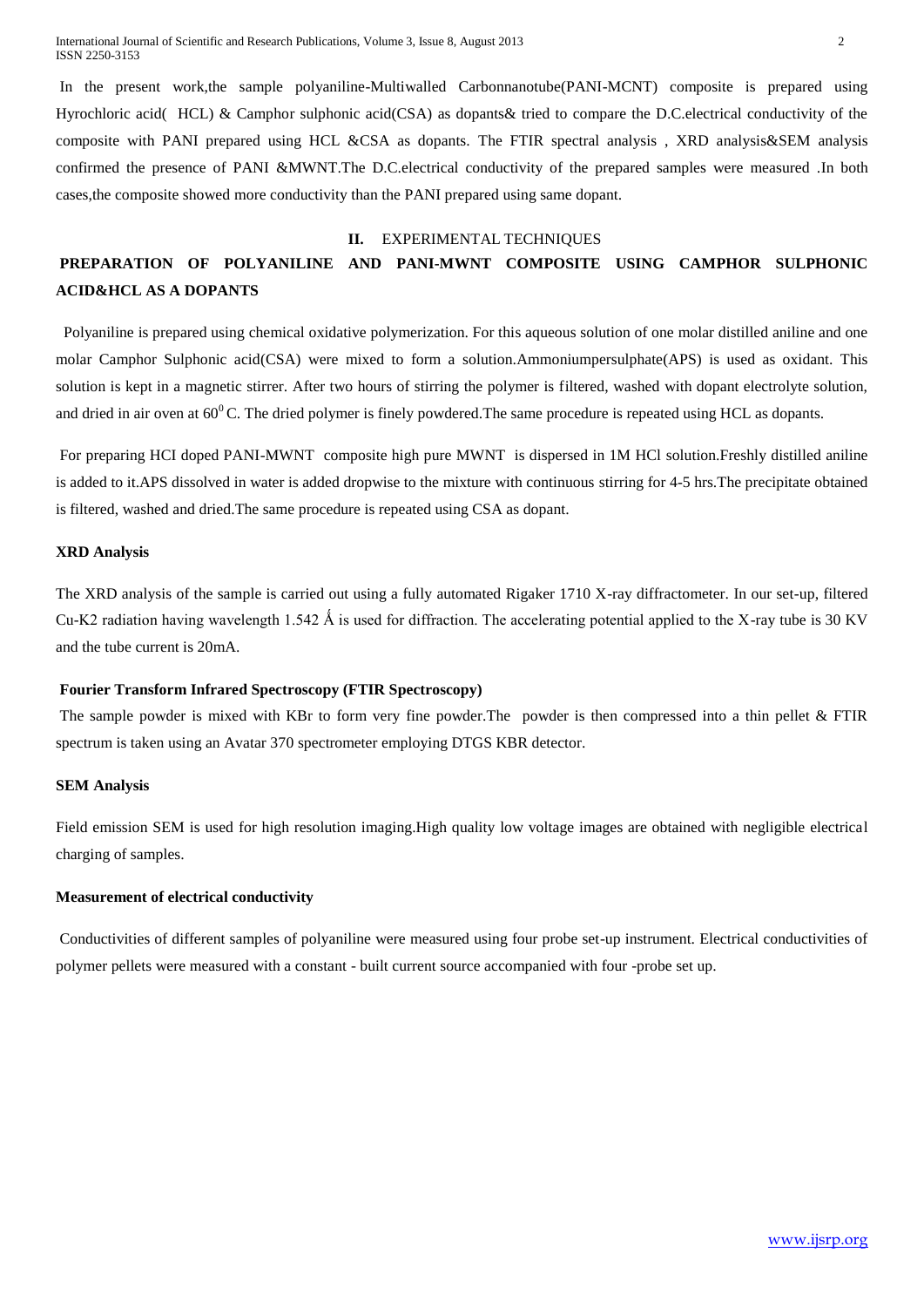

Fig 1 Four-probe set up.

The circuit used for resistivity measurements are shown in figure 2.



Fig 2 Circuit for resistivity measurements

Current 'I' is passed through the outer probes (1 and 4) and the floating potential 'V' is measured across the inner pair of probes( 2 and 3). When the point spacings are equal i.e.  $S_1 = S_2 = S_3 = S$ , the equation for resistivity for a large sample using probe technique is  $\rho=2 \pi S^* V/I$  . Therefore the conductivity  $\sigma=I/\rho$ 

The sample pellet was put on the base plate of the four probe arrangement and the four probe was gently placed on the pellet and a very gentle pressure was applied and tightens the pipe. By adjusting the milliammeter reading current was kept constant. The millivoltage was then measured. Repeat the experiment with the other side of the pellet. Again the same experiment was repeated using another pellet of the same polymeric sample.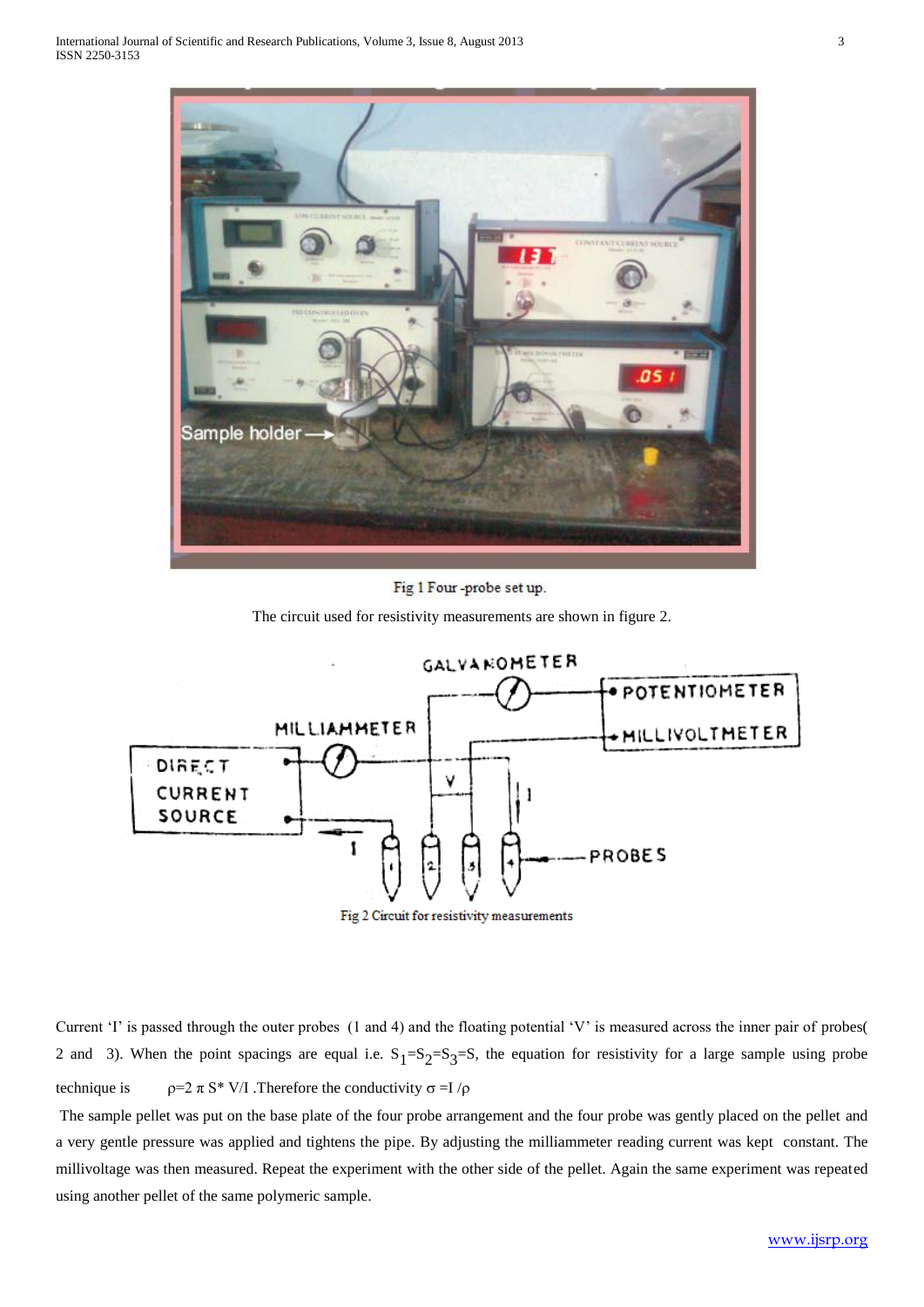# III. RESULTS &DISCUSSION

XRD spectrum of PANI doped with Hydrochloric acid and Camphor sulphonic acid are shown below in figure 3 and 4 respectively.



The peak around 25 $\degree$  is the characteristic of  $\pi$  conjugation in PANI. PANI is only partially crystalline with conducting metallic islands separated by large amorphous regions as evident from the XRD spectrum. Conductivity is limited by strong disorder. XRD spectrum of PANI(HCl)-MWNT &PANI (CSA)-MWNT composites are shown in Figures 5 and 6 below.

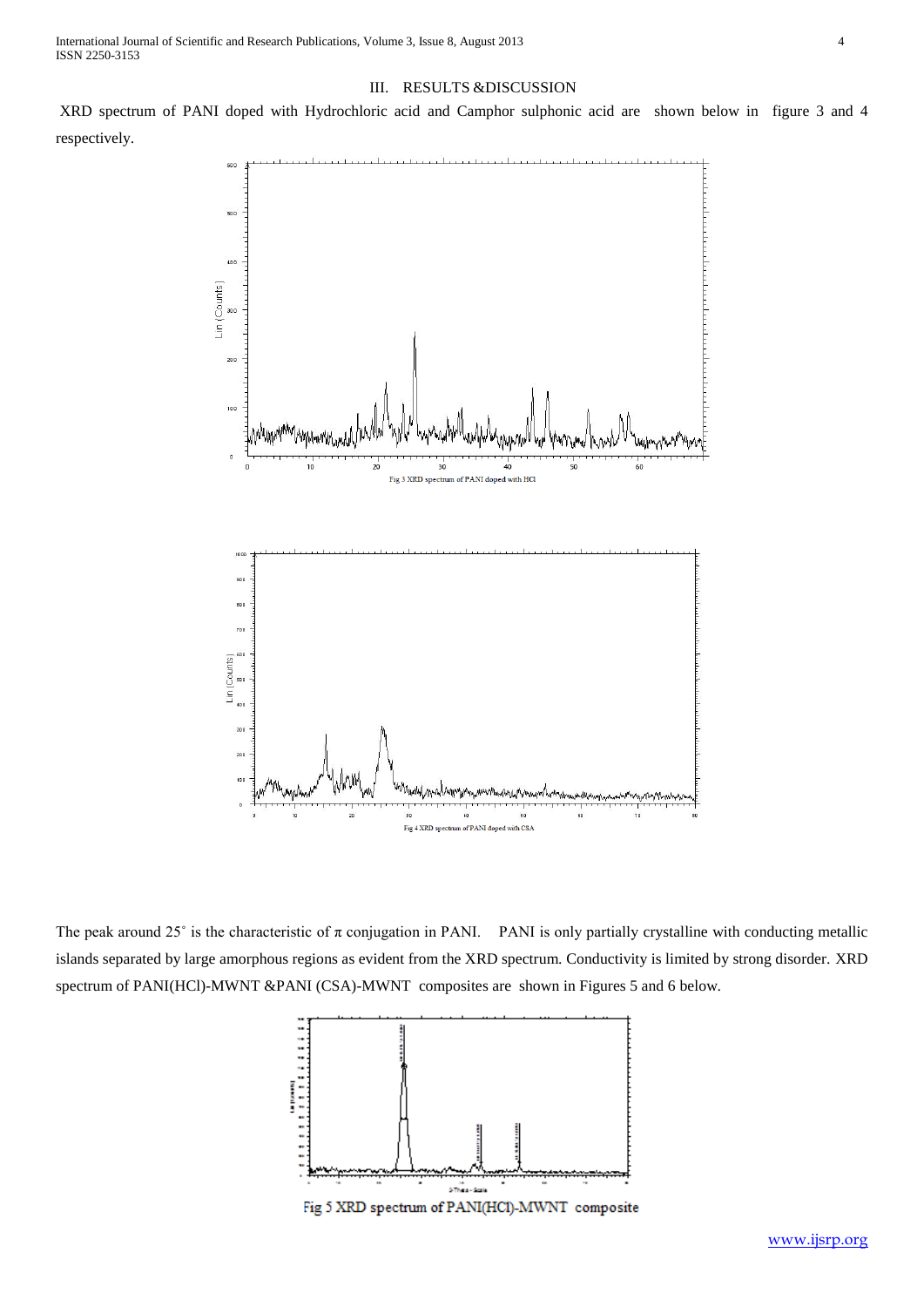

PANI-MWNTcomposite shows the crystalline peaks at 25˚ with high intensity and sharpness.The appearance of diffraction peak at25˚ which is common in both PANI and MWNT,indicate the prsence of long range –conjugation, in both samples.This peak is very much sharper in PANI-MWNT composite because of much enhanced – conjugation in MWNTs.[4-5]

# **FOURIER TRANSFORM INFRARED STUDIES**

FTIR spectrum of PANI doped with Hydrochloric acid & Camphor sulphonic acid are given in figures 7 and 8 respectively below.



Fig 7 FTIR spectrum of PANI doped with HCl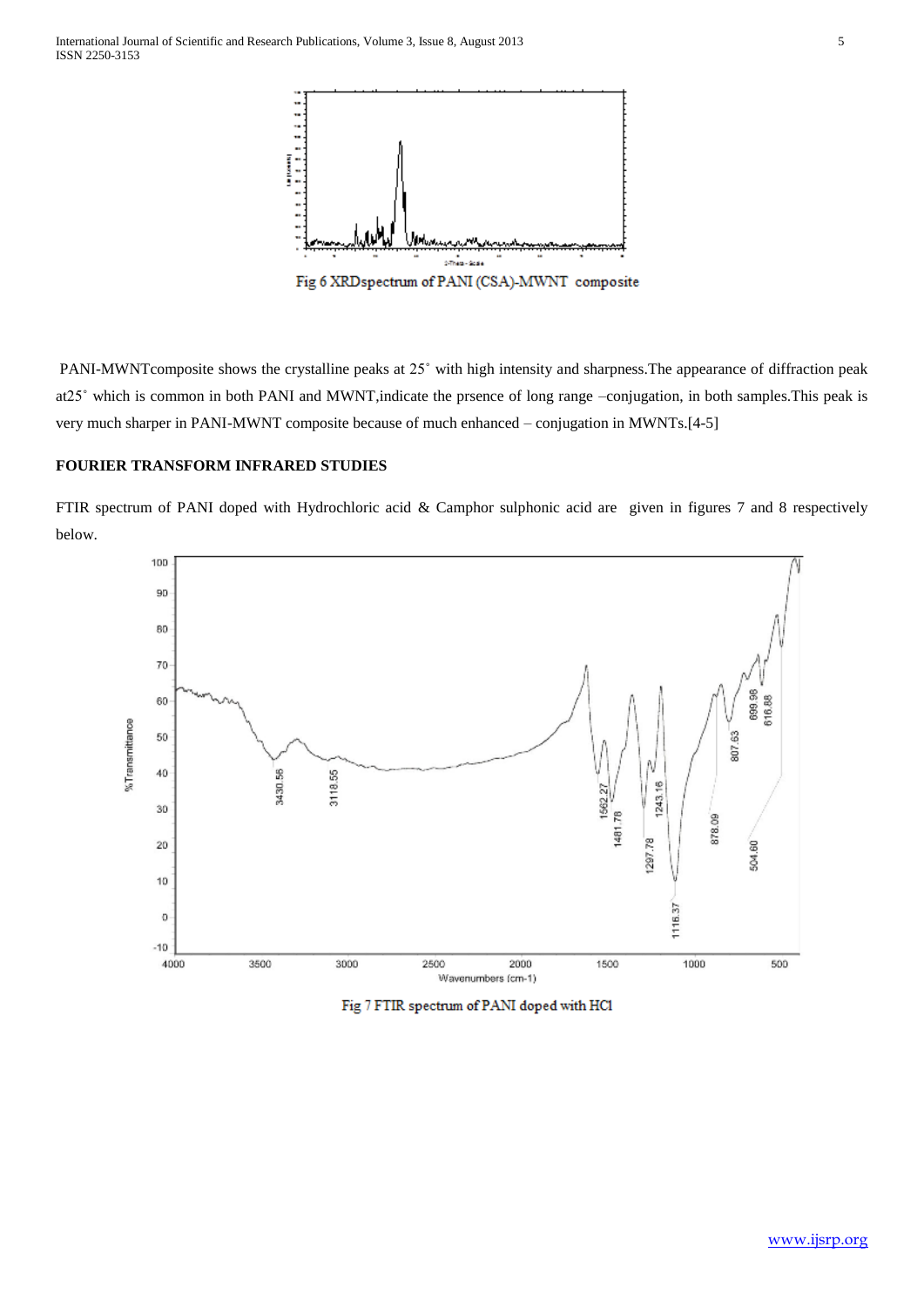

In HCl doped PANI, the major peaks are at around 3500/cm(N-H stretching vibration), 3200/cm(O-H usually broad), 1780/cm(cyclobutanone), 1570/cm(C=N strech of the quinonoid unit of PANI),1470/cm(C=C strech of the benzoid unit of PANI) In CSA doped PANI ,the major peaks are at around 3500/cm(N-H stretching vibration),2900/cm(CH stretching vibration),1570/cm(C=N strech of the quinonoid unit of PANI),1470/cm(C=C strech of the benzoid unit of PANI) and 1100/cm(quinonoid unit of vibration of doped PANI). FTIR spectrum of PANI(HCl)-MWNT &PANI (CSA)-MWNT composites are shown in figures 9 and 10 below.



Fig 9 FTIR spectrum of PANI(HCl)-MWNT composite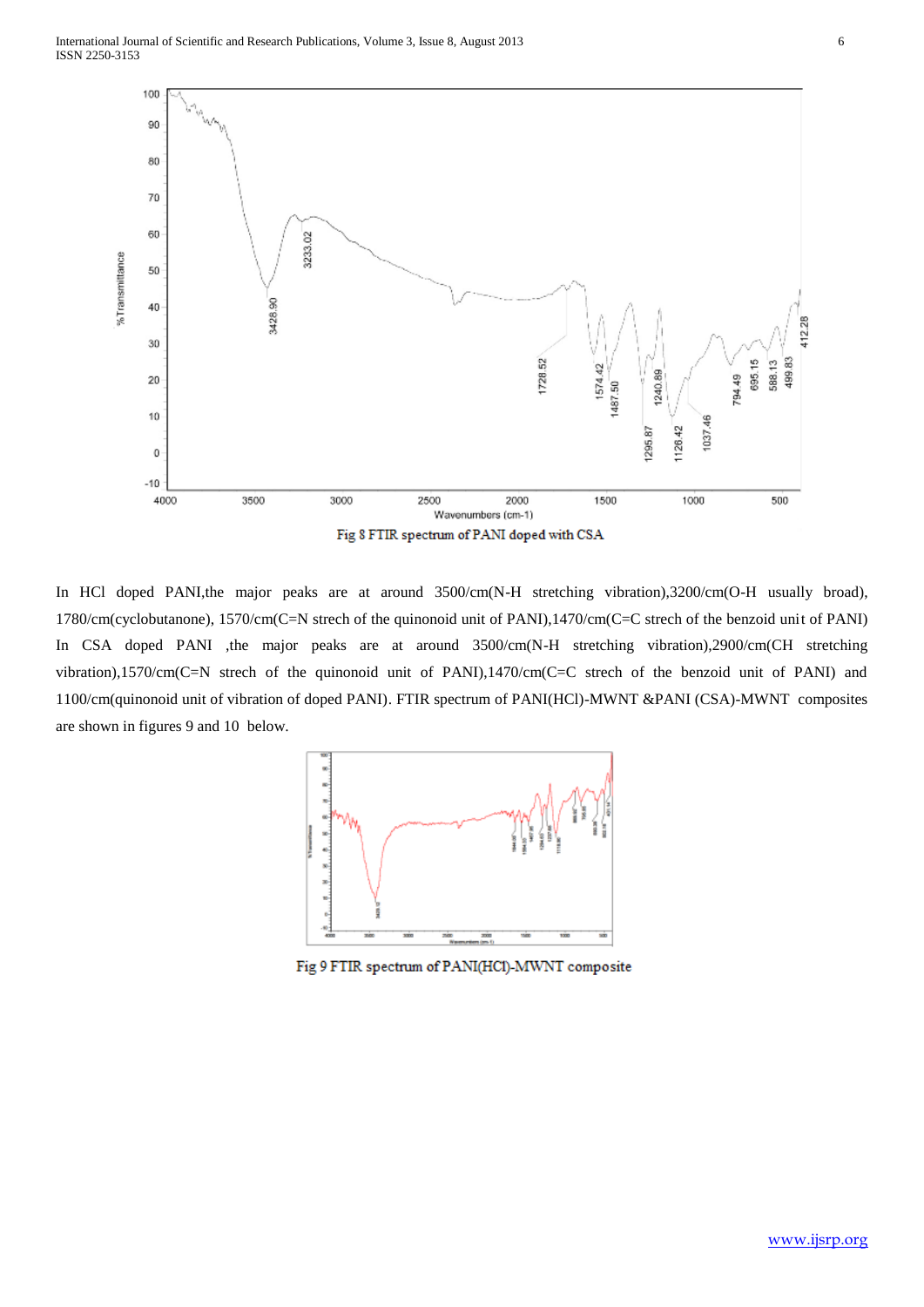

Fig 10 FTIR spectrum of PANI (CSA)-MWNT composite

In both cases, the two spectrum resemble each other closely with only small shifts in absorption wave numbers.Since the characteristic C=C vibrations of MWNT are more or less in the same frequency range as those in doped PANI,the presence of MWNT in the composite can not be clearly established from the FTIR spectrum**.**But the XRD &SEM investigations clearly establish the formation of PANI-MWNT composite.[6-7]

# 4 .**SEM ANALYSIS**

The SEM images of PANI(HCl)-MWNT &PANI (CSA)-MWNT composites are shown in figures 11 and 12 below



Fig 11 SEM image of PANI(HCl)-MWNT composite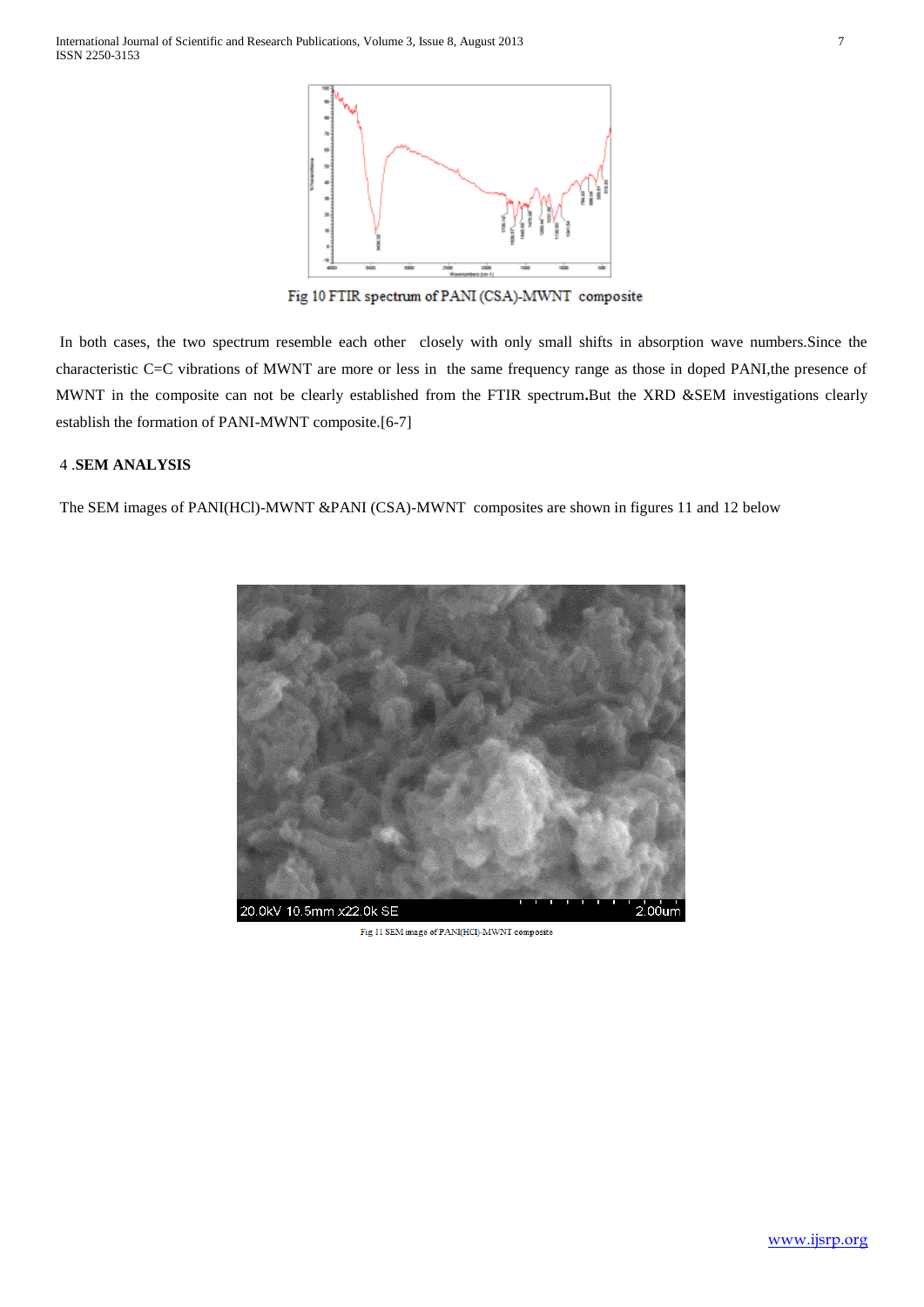

Fig 12 SEM image of PANI (CSA)-MWNT composite

The SEM images give the surface morphology of the samples.From the figure,it is clear that aniline is polymerized between the wedges of MWNTs as well as on the tube surfaces.The rod like and coiled like structures of MWNTs are dispersed in the PANI matrix PANI macromolecules can also be absorbed at the surface of MWNTs forming a tubular shell of the composite [8].

# 4 DC CONDUCTIVITY STUDY

# **Measurement of conductivity of PANI(HCl)-MWNT composite**

Probe distance(S) = $0.200 \pm 2\%$  cm (fixed)

| V(Mv)<br>Ω<br>I(Ma)<br>0.0972<br>25.1<br>2.44<br>2.95<br>30.2<br>0.0972<br>0.0982<br>3.42<br>34.8<br>0.0982<br>39.9<br>3.92<br>0.0984<br>45.0<br>4.43<br>50<br>0.0984<br>4.93<br>0.0986<br>55.1<br>5.44<br>0.0989<br>69.8<br>6.91 | Current | Voltage | VЛ |
|-----------------------------------------------------------------------------------------------------------------------------------------------------------------------------------------------------------------------------------|---------|---------|----|
|                                                                                                                                                                                                                                   |         |         |    |
|                                                                                                                                                                                                                                   |         |         |    |
|                                                                                                                                                                                                                                   |         |         |    |
|                                                                                                                                                                                                                                   |         |         |    |
|                                                                                                                                                                                                                                   |         |         |    |
|                                                                                                                                                                                                                                   |         |         |    |
|                                                                                                                                                                                                                                   |         |         |    |
|                                                                                                                                                                                                                                   |         |         |    |
|                                                                                                                                                                                                                                   |         |         |    |

Resistivity  $\rho_0=V/I\times 2\pi S = 0.1232 \Omega$ -cm

Correction factor  $G_7(w/s) = 2.78$ ,

Corrected  $ρ = 0.04435Ω$ -cm

Conductivity  $\sigma = 1/\rho = 22.5479$  S/cm

## **Measurement of conductivity of PANI (CSA)-MWNT composite**

| Current | Voltage | $R=V/I$ |
|---------|---------|---------|
| I(mA)   | V(mV)   |         |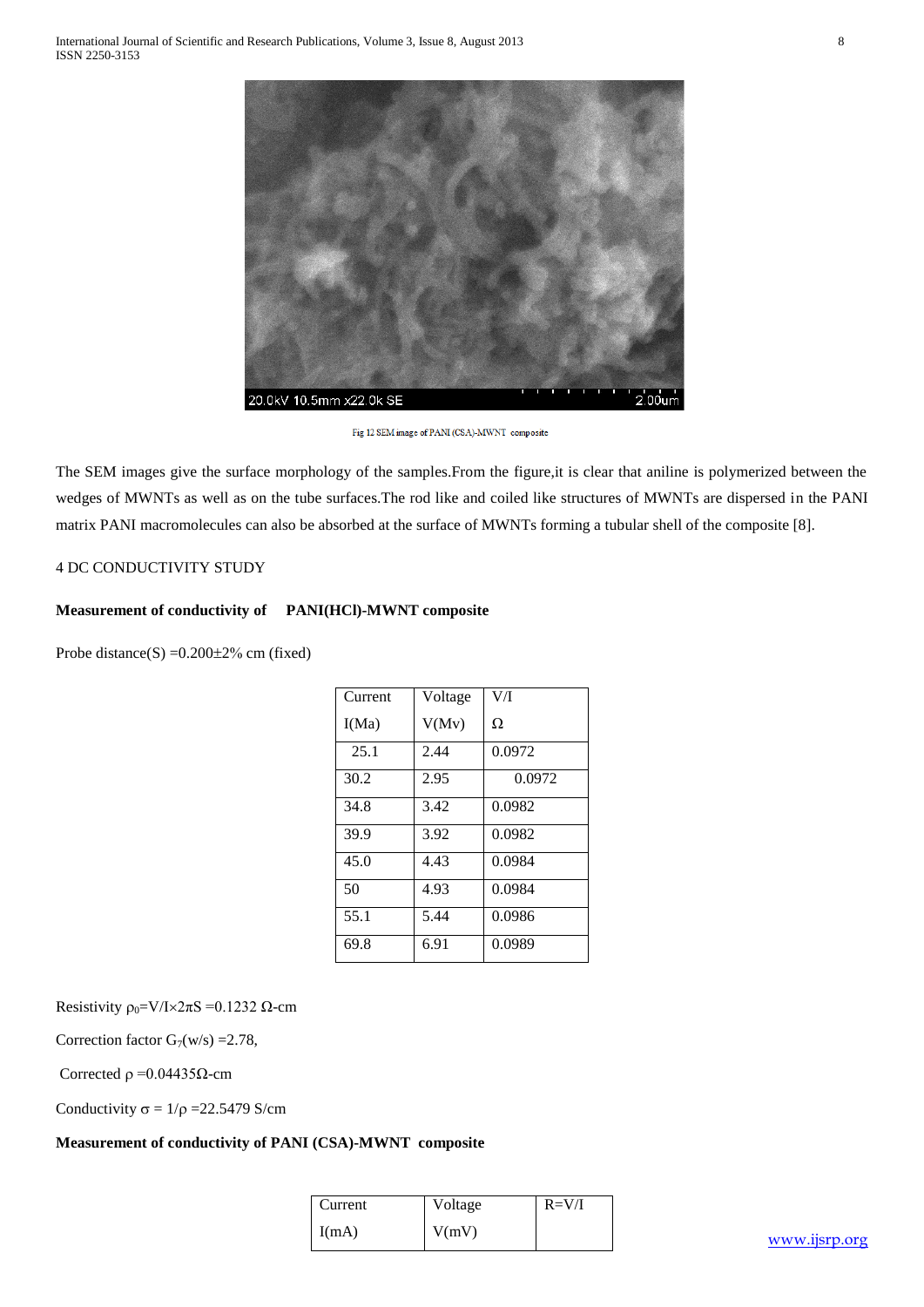International Journal of Scientific and Research Publications, Volume 3, Issue 8, August 2013 9 ISSN 2250-3153

| 30    | 3.28  | 0.1093  |
|-------|-------|---------|
| 39.8  | 4.38  | 0.11005 |
| 49.8  | 5.5   | 0.11044 |
| 60    | 6.56  | 0.109   |
| 70    | 7.9   | 0.1128  |
| 80.1  | 8.92  | 0.1113  |
| 90.2  | 10.05 | 0.1114  |
| 101.3 | 11.29 | 0.11145 |

Resistivity  $\rho_0=V/I\times 2\pi S = 0.13906 \Omega$ -cm Correction factor  $G_7(w/s) = 2,78$ Corrected  $ρ=0.05Ω$ cm Conductivity  $\sigma = 1/\rho = 20$  S/cm

HCl doped PANI showed a conductivity of 2S/cm.But PANI(HCl)-MWNT composite showed a conductivity of 22S/cm.It is almost 3times greater than that observed for pristine MWNTs(7S/cm) used in the present work. Due to the large aspect ratio (length is very large compared to diameter) and surface area of MWNTs ,MWNTs may serve as conducting bridges between scattered PANI islands, boosting charge delocalization[9].The improved crystallanity of PANI with the addition of MWNT as evident from the XRD investigations is another reason for the increase in conductivity.CSA doped PANI showed a conductivity of 0.09S/cm.But PANI(CSA)-MWNT composite showed a conductivity 20S/cm.In this case also, there is considerable increase in the conductivity of composite as compared to PANI.

#### IV. CONCLUSION

PANI-MWNT composite is successfully synthesized by chemical oxidative polymerization using HCl&CSA as dopantS. The XRD analysis revealed that PANI is only partially crystalline with conducting metallic islands separated by large amorphous regions. This peak is very much sharper in PANI-MWNT composite because of much enhanced – conjugation in MWNTs.The FTIR analysis confirmed the formation of PANI. SEM image shows that aniline is polymerized between the wedges of MWNTs as well as on the tube surfaces.The rod like and coiled like structures of MWNTs are dispersed in the PANI matrix.PANI macromoleules absorbed at the PANI-MWCNT composite showed good conductivity compared to PANI samples.The MWCNT may serve as conducting bridges connecting the isolated PANI.The sample prepared with HCL as dopant showed more conductivity than that of the sample prepared using CSA. Comparatively higher d.c. conductivity of HCL doped sample may be due to the presence of lighter dopant ions ie CI ions in HCL. The light weight CI ions have greater mobility than  $SO_3$  ions in CSA.

#### **Acknowledgements**

The financial support from University Grants Commission (UGC) New Delhi, India in the form of Minor project sanctioned to Haisel Mathew is gratefully acknowledged.